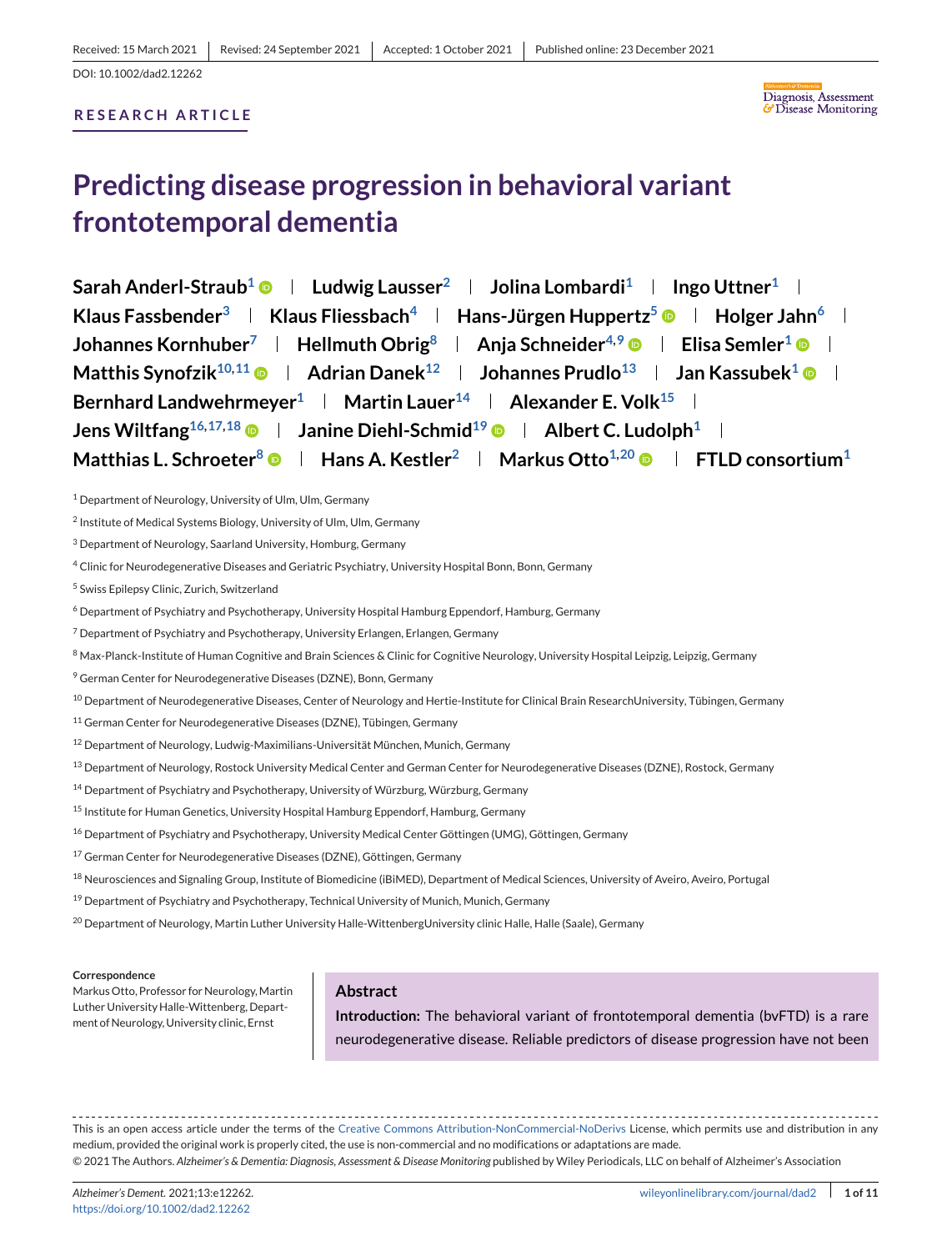Grube Strasse 40, 06120 Halle (Saale), Germany.

E-mail: [markus.otto@uk-halle.de](mailto:markus.otto@uk-halle.de)

FTLD Consortium: See details in Appendix and Author Contributions section

#### **Funding information**

German Federal Ministry of Education and Research, Grant/Award Number: FTLDc 01GI1007A; EU Joint Program— Neurodegenerative Disease Research (JPND) network, Genfi-Prox, Grant/Award Numbers: 01ED1512, 01ED2008B; Thierry Latran Foundation and German Research Foundation/DFG, Grant/Award Numbers: SFB1279, SCHR 774/5-1; Boehringer Ingelheim Ulm University BioCenter, Grant/Award Number: D.5009; Illídio Pinho professorship in iBiMED, Grant/Award Number: UIDB/04501/2020; University of Aveiro, Portugal

sufficiently identified.We investigated multivariate magnetic resonance imaging (MRI) biomarker profiles for their predictive value of individual decline.

**Methods:** One hundred five bvFTD patients were recruited from the German frontotemporal lobar degeneration (FTLD) consortium study. After defining two groups ("fast progressors" vs. "slow progressors"), we investigated the predictive value of MR brain volumes for disease progression rates performing exhaustive screenings with multivariate classification models.

**Results:** We identified areas that predict disease progression rate within 1 year. Prediction measures revealed an overall accuracy of 80% across our 50 top classification models. Especially the pallidum, middle temporal gyrus, inferior frontal gyrus, cingulate gyrus, middle orbitofrontal gyrus, and insula occurred in these models.

**Discussion:** Based on the revealed marker combinations an individual prognosis seems to be feasible. This might be used in clinical studies on an individualized progression model.

# **KEYWORDS**

behavioral variant frontotemporal dementia, brain volume, classification models, disease progression, frontotemporal dementia, prognosis

# **1 BACKGROUND**

The behavioral variant of frontotemporal dementia (bvFTD) is a neurodegenerative disease that is characterized by progressive changes in personality, social behavior, and cognition. Unlike Alzheimer's disease (AD), patients fall ill at a younger age and develop psychiatric symptoms first, which often has resulted in wrong or late correct diagnoses. Since Rascovsky et al. defined revised diagnostic criteria for bvFTD in 20[1](#page-9-0)1, $1$  the likelihood of a timely discovery of the disease has been increased. This is crucial as an early detection of pathological alterations improves the likelihood of benefitting from potential diseasemodifying therapies, such as tau aggregation inhibitors, active and passive anti-tau immunotherapies, or a treatment with antisense oligonucleotides. Nevertheless, predicting disease progression remains a challenge, and to date, all predictions about speed of symptom growth, time of need for care, and life expectancy are more or less speculative. Devenney et al. observed longitudinal outcomes and progression in bvFTD patients by identifying a number of clinical predictive features such as a family history of neurodegeneration, stereotypic and compulsive behaviors, and specific cognitive deficits. $2$  Zhutovsky et al. used machine learning techniques to predict the conversion of unspecific behavioral changes into bvFTD within 2 years based on clinical and structural imaging data. $3$  They found a classification algorithm that identified bvFTD patients across the combination of heterogeneous psychiatric and neurological disorders using a combination of clinical and voxel-wise magnetic resonance imaging (MRI) data. To identify potential endpoints for clinical trials in bvFTD and PPA, Staffaroni et al. examined longitudinal clinical changes as well as longitudinal changes in cortical volume, white matter integrity, and cerebral perfusion. The authors found that baseline imaging measures predicted the subsequent decline for many clinical variables although only looking at pre-defined large regions of interest.<sup>[4](#page-9-0)</sup>

The present study aims to predict individual disease progression in bvFTD within 1 year after initial diagnosis using differentiated structural cerebral imaging data alone. According to the revised diagnostic criteria (Rascovsky et al.<sup>1</sup>), probable bvFTD is characterized by frontal and/or temporal atrophy on MRI—but there are pronounced individual differences in atrophy patterns within these brain areas: there is clinical and pathological diversity between bvFTD patients, especially at the beginning of the disease.<sup>[5](#page-9-0)</sup> By detecting and quantifying crosssectionally the volume loss of different specific frontal and temporal subregions in patients (given in milliliters), we intended to find atrophy patterns that allow us to predict individual disease progression rate between two investigations with a temporal distance of 1 year. This method could be suitable to address the complexity of this disorder and at the same time build a helpful tool in clinical trials to predict disease progression rate.

# **2 METHODS**

# **2.1 Study sample**

One hundred five bvFTD patients were selected from the Ger-man FTLDc study, an observational follow up-study<sup>[6](#page-9-0)</sup> with the aim to develop and evaluate parameters that will help clinicians diagnose FTLD at an early stage and follow its progression. It was conducted in 11 university hospitals according to the principles expressed in the Declaration of Helsinki. Collection and analysis of samples were approved by the local ethics committees of the universities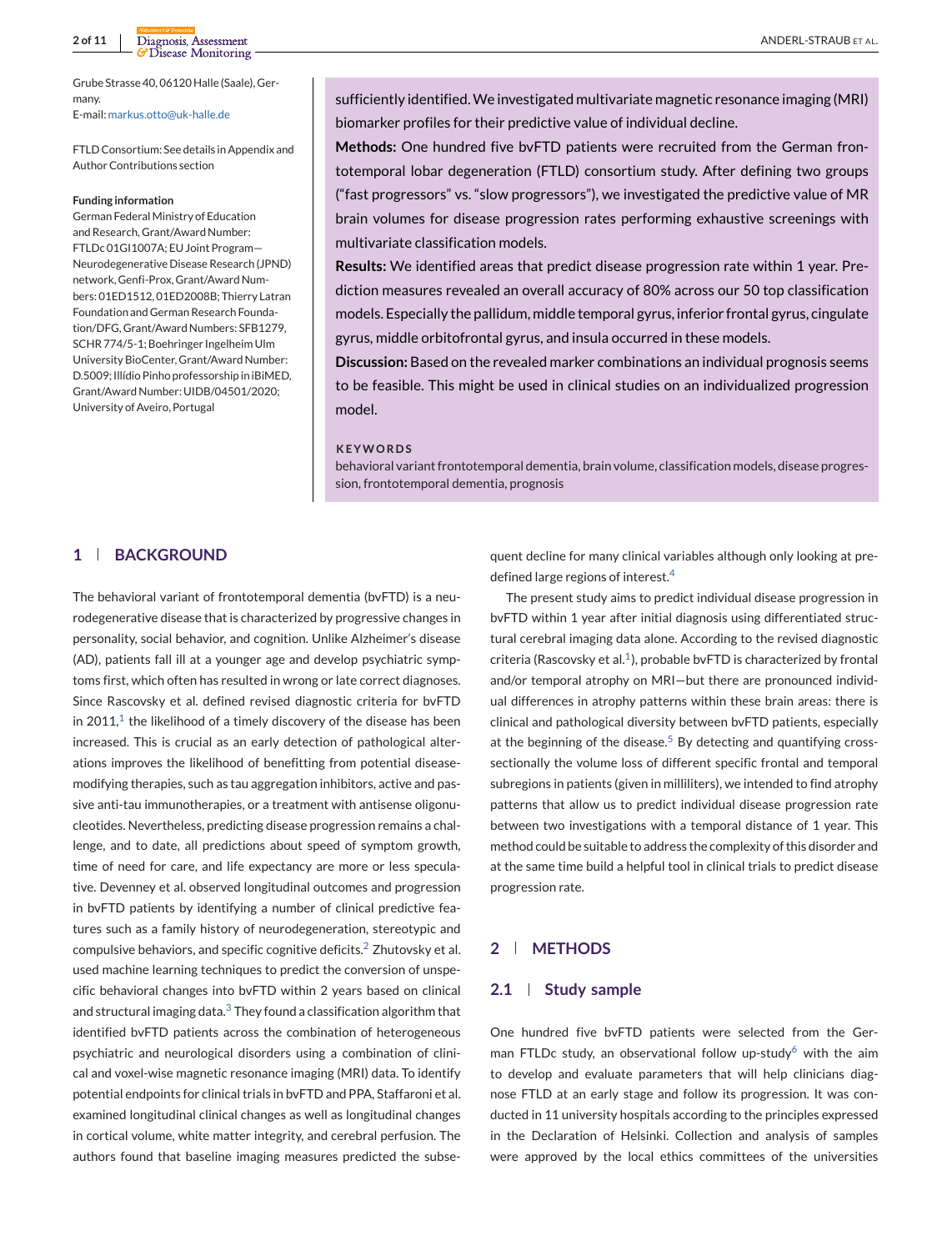participating in the German FTLD Consortium (Ethics Committee University of Ulm approval number 20/10). All patients or their legal representatives gave written informed consent. Patients were recruited between August 2011 and April 2017.

The patients were diagnosed according to published criteria for bv $FTD<sup>1</sup>$  $FTD<sup>1</sup>$  $FTD<sup>1</sup>$  including extensive clinical and neuropsychological assessment, cerebrospinal fluid biomarkers, a high-resolution 3T-MRI scan, and a fluorodeoxyglucose positron emission tomography (FDG-PET) at baseline. Genetic testing was performed depending on the consent of the participants in 78 cases; 27 patients chose to withhold from genetic testing. Our group comprised 14 gene mutation carriers (10 C9orf72, 2 GRN, 1 TBK1, 1 SQSTM) and therefore classified as "behavioral variant FTD with definite FTLD pathology." At timepoint of initial examination 64 of our subjects have been diagnosed as "probable bvFTD," and 31 as "possible" as we tried to include patients especially at disease onset. All patients later showed disease progression to "probable bvFTD." In each case all assessments have been carried out within 4 weeks and judgments were based on multiprofessional consensus. The age of the included patients ranged from 36 to 82 years with an average age of 62.3 years; 63% were male, 88% right-handed. The (estimated) average disease duration (onset of first symptoms) was 3.8 years. As behavioral disturbances are the main symptoms of the disease, 35 of our patients were under antipsychotic medication in case of agitation, aggressiveness, or delusional disorders; 52 participants of the study have taken antidepressant drugs. Thirty-seven patients received anti-dementia medication. Seventeen patients have not taken any medicines.

# **2.2 Rating of disease severity**

The FTLD-modified Clinical Dementia Rating (FTLD CDR) has been conducted as a functional assessment instrument and a global rating of disease severity.<sup>[7](#page-9-0)</sup> It contains self-reported and caregiver information about memory, orientation, judgment and problem solving, community affairs, home and hobbies, and personal care. In its standard version, the CDR is widely used in AD. Knopman et al. included two additional domains—language and behavior—to capture FTLD patient characteristics. Every domain can be rated from 0 (no symptoms) to 3 (severe), so that the maximum total score (sum of boxes, SOB) is 24. It has already been shown that in bvFTD the average increase on the FTLD CDR SOB within 12 months was 3.4[7](#page-9-0) points.<sup>7</sup> The FTLD CDR was obtained at baseline and at the annual follow-up visits. In our sample this value increased by 2.6 points within 12 months (standard deviation  $[SD] = 3.4$ ).

We then defined two patient groups based on disease progression as defined by FTLD CDR scores. Because there is no published definition of fast progressors we defined them as patients whose FTLD CDR SOB increase was within the upper third of all our patients. This corresponded to an increase of four or more points within 1 year, reflecting a higher loss of everyday functioning and a higher need for care compared to patients with an average progression rate of disease. The group of fast progressors consisted of 39 patients; 66 patients

#### **RESEARCH IN CONTEXT**

- 1. Systematic Review: The authors reviewed the existing literature concerning the individual prognosis of behavioral variant frontotemporal dementia (bvFTD). Until now reliable predictors of disease progression have not been sufficiently identified. In particular, differentiated magnetic resonance imaging biomarkers have not been taken into account.
- 2. Interpretation: Using advanced classification models an individual prognosis is feasible. Various combinations of frontal and temporal brain areas have been detected to have high predictive power.
- 3. Future Directions: This study provides a potential approach to predict individual disease progression rates in bvFTD by combining brain volumes through advanced statistical classification models. Future research is now necessary to validate our results and to proof generalization as we believe that this method could be a powerful tool in future clinical trials: it enables us to classify participating patients prior to treatment and could be used to capture disease progression rates under treatment.

were defined as "slow progressors" (see Figure [3A\)](#page-7-0). The distribution of genetic and sporadic patients was the same for both groups.

# **2.3 MRI acquisition and processing**

Baseline structural MRI data were acquired on 3T MR systems in every study center following a harmonized, standard MRI protocol to ensure maximum comparability of the data. This protocol included, among others, a 3D T1 magnetization prepared rapid gradient echo (MPRAGE) sequence for structural analysis with a spatial resolution  $1 \times 1 \times 1$  mm in analogy to Alzheimer's Disease Neuroimaging Initiative (ADNI) stan-dard protocol<sup>[8](#page-9-0)</sup> as well as a 3D fluid attenuation inversion recovery sequence (3D FLAIR) to outline vascular lesions/white matter lesions with a spatial resolution  $1 \times 1 \times 1$  mm.

The analysis of our neuroimaging data was done by using automated voxel-based volumetry (ABV) with the help of predefined masks derived from two different digital brain atlases with 56 brain structures in total. ABV has proven its worth in numerous cross-sectional and longitudinal studies regarding frontotemporal lobar degeneration (FTLD) $9-11$  and has been described in detail elsewhere.<sup>[12](#page-9-0)</sup> For general overview, first, T1-weighted MPRAGE images are converted from Digital Imaging and Communications in Medicine (DICOM) data format into Neuroimaging Informatics Technology Initiative (NIfTI) data format, followed by segmentation of the 3D T1 image into gray matter, white matter, and cerebrospinal fluid components on a voxel level. ABV then warps the resulting tissue probability maps into a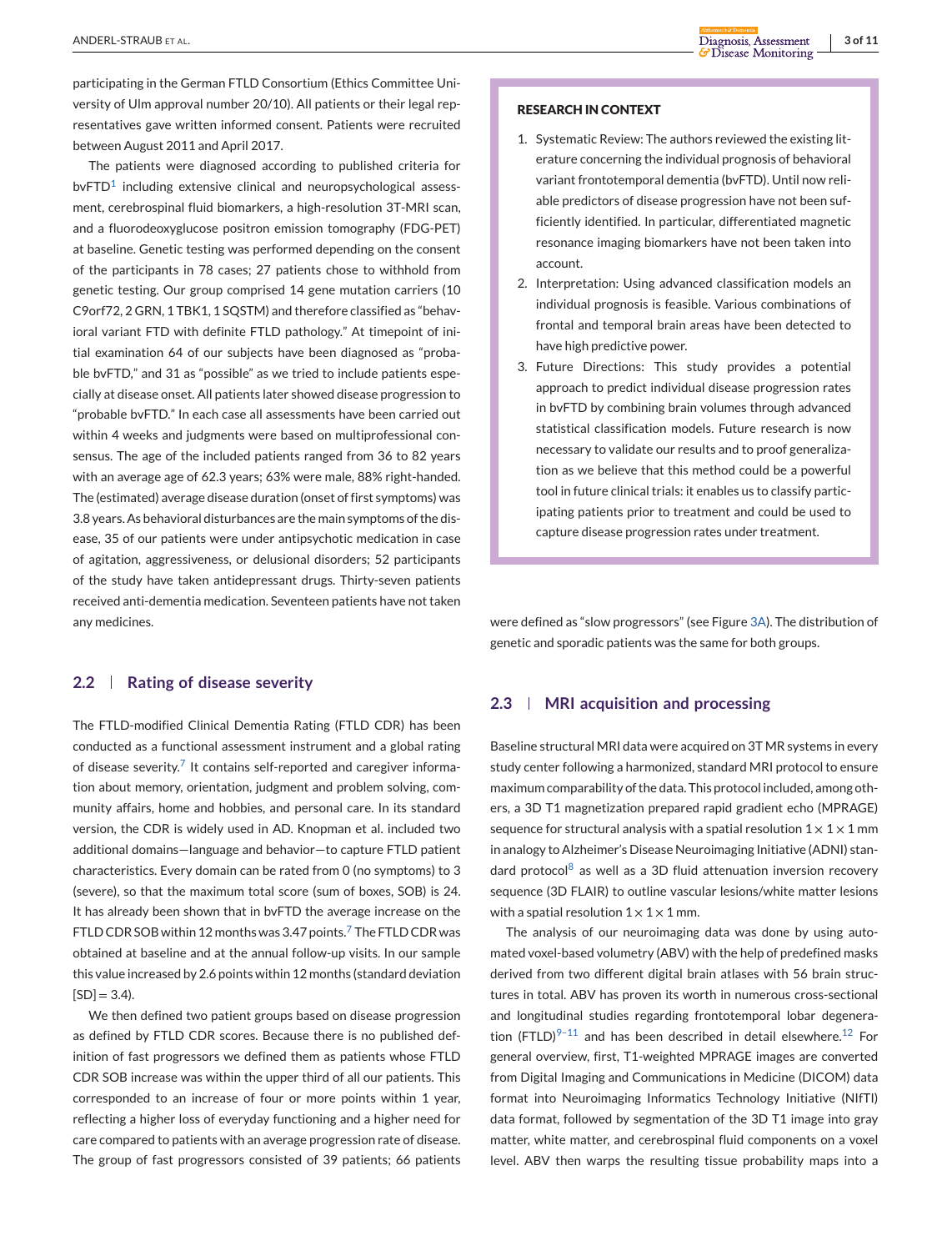template space using elastic image registration. Finally, it uses an atlas of predefined regions of interest in the same space to extract regional brain volumes.<sup>[13](#page-9-0)</sup> Volumes of brain lobes, cerebellum, and brain stem were calculated using the University of Southern California Labo-ratory of Neuroimaging (LONI) Probabilistic Brain Atlas, LPBA40;<sup>[14](#page-9-0)</sup> for the subcortical structures caudate, accumbens, pallidum, and thalamus the probabilistic maps of the Harvard-Oxford atlas were used.[15](#page-9-0)

This automated method allows determining volumes of various brain structures in an observer-independent, time-efficient fashion at individual subject level. $13$ 

# **2.4 Statistical analysis**

Statistical analyses of demographic and clinical data, as well as data regarding cognitive state, were performed in IBM SPSS Statistics 25. Differences between patient groups were assessed using nonparametric tests; specifically, Chi-square tests and two-sided Wilcoxon ranksum tests were performed. The statistical analysis of the brain volumes was conducted in R 4.0.0. The individual brain volumes were screened for statistically significant median differences between the group of fast progressors ( $\Delta$ -FTLD-CDR  $\geq$  4) and slow progressors ( $\Delta$ -FTLD-CDR < 4) by applying two-sided Wilcoxon rank-sum. Bonferroni correction was applied to adjust for multiple testing  $(n = 27)$ . We additionally tested for differences between the two hemispheres. Again, the two-sided Wilcoxon rank-sum was applied (Bonferroni correction,  $n = 11$ ). The pairwise Spearman correlation between brain values, the Δ-FTLD-CDR, and the diagnostic groups was evaluated (Bonferroni correction,  $n = 812$ ).

# **2.5 Nearest neighbor classifiers (1-NN)**

Multivariate analysis was based on the evaluation of classification models, which were trained to predict the disease progression of a patient (fast vs. slow progressor) by analyzing a profile (subset) of brain volumes. The mean accuracy, sensitivity, and specificity achieved by a classification model can be seen as an indirect performance measure of the underlying profile. They allow us to compare different profiles for the same type of classification model.

A classification model is first trained on a subset of samples and then tested on the remaining ones (independent test set). To omit sampling effects this process was repeated in a leave-one-out cross-validation (LOOCV) strategy<sup>[16](#page-9-0)</sup> (Section 2.5.1).

We provide a large and exhaustive screening of more than  $1.6 \times 10^7$ profiles (Section 2.5.2). Therefore the nearest neighbor classifier (1- NN) was chosen as an extremely efficient base classification model. $^{17}$  $^{17}$  $^{17}$ The 1-NN classifies a patient by identifying the training sample with the smallest Euclidean distance (nearest neighbor). The class of the nearest neighbor is being predicted.

# 2.5.1 Leave-one-out cross-validation

The evaluation of each profile (subset of brain volumes) was based on a LOOCV strategy.<sup>[16](#page-9-0)</sup> That is, each patient was independently used as test sample while the remaining patients were used for training the classification model. The procedure is repeated for each sample. The mean accuracy, sensitivity, and specificity are reported. The R package Tune-Pareto was used for standardized analysis.<sup>[18](#page-9-0)</sup>

# 2.5.2 | Exhaustive screening

We performed an exhaustive screening for profiles (subsets) of brain volumes that allow an accurate prediction of the disease progression of a patient (fast vs. slow progressor). All profiles that include 1 up to 10 brain volumes ( $> 1.6 \times 10^7$  combinations) were evaluated and compared in LOOCV $^{16}$  $^{16}$  $^{16}$  based on 1-NN.<sup>[17](#page-9-0)</sup> The procedure was implemented in R and C.

# **3 RESULTS**

To investigate the possible predictive power of imaging data in patients with bvFTD, we first divided the study cohort into fast and slow progressors by using Δ-FTLD-CDR SOB scores for disease severity. Comparing these groups revealed significantly more male patients in the slow progressor group than in the fast progressor group. No significant differences were found between the two groups in age, years of education, age of initial symptoms, or duration of illness (Table [1\)](#page-4-0).

Moreover, we found no differences in disease severity between fast and slow progressors at baseline. Both groups started with mild to moderate deficits regarding memory, orientation, judgment and problem solving, community affairs, home and hobbies, personal care, behavior, and language as judged by FTLD-CDR. After 1 year, slow progressors remained almost stable whereas in fast progressors the FTLD-CDR SOB score increased by an average of 7 points ranging from 8 to 15 points (Table [2\)](#page-4-0). In detail, the largest worsenings were seen in FTLD-CDR subdomains "home and hobbies" with 84% of all fast progressors showing an increase in scoring of 1 or more points. That means that after 1 year these patients are at least mild but definitely impaired in functioning at home. More difficult tasks are abandoned, more complicated hobbies and interests as well. Also, the competencies in "judgment and problem solving" and "community affairs" fell significantly in >70% of fast progressors. The fewest changes in this group were seen in "language" and "orientation."

The pattern that was seen for the FTLD-CDR became also apparent in the cognitive screening tool Mini-Mental State Examination (see Table [2\)](#page-4-0): Slow progressors showed almost equal test performances after 1 year, whereas the fast progression group progressed rapidly from mild to moderate dementia within the same time frame.

We first screened for single brain regions with a high (absolute) Spearman correlation to disease progression and the Δ-FTLD-CDR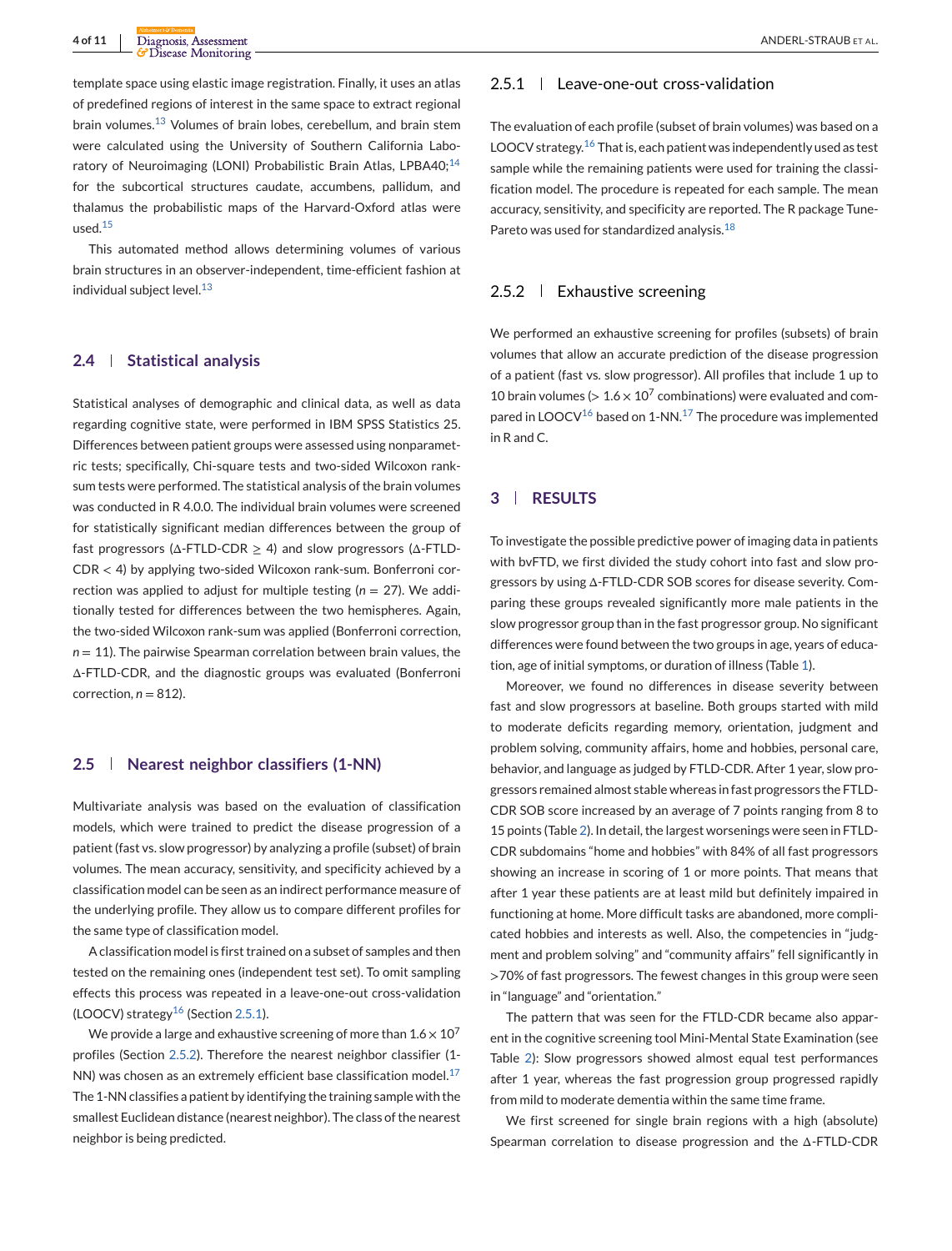#### <span id="page-4-0"></span>**TABLE 1** Descriptive data of study groups

|                                            | Fast progressors $(n = 39)$ | Slow progressors $(n = 66)$ | D      |
|--------------------------------------------|-----------------------------|-----------------------------|--------|
| Men, n (%)                                 | 56%                         | 67%                         | $.01*$ |
| Handedness, n (right/left/both)            | 36/2/0                      | 56/4/5                      | .21    |
| Age [years], mean (SD)                     | 60.0(9.6)                   | 63.6(9.7)                   |        |
| Education [years], median (range)          | $13(0-20)$                  | $12(8-20)$                  | .85    |
| Age of initial symptoms [years], mean (SD) | 56.4(10.2)                  | 58.8 (11.9)                 | .98    |
| Duration of illness [years], mean (SD)     | 2.9(2.6)                    | 4.4(5.2)                    | .27    |

Note: BvFTD patients were divided into fast and slow progressors. Fast progressors were defined as patients with an increase of four or more points on the FTLD-CDR within 1 year.

Abbreviations: bvFTD, behavioral variant frontotemporal dementia; CDR, Clinical Dementia Rating; FTLD, frontotemporal lobar degeneration; SD, standard deviation.

|                                  | Fast progressors ( $n = 39$ ) | Slow progressors $(n = 66)$ | P      |
|----------------------------------|-------------------------------|-----------------------------|--------|
| FTLD-CDR SOB, Visit 1, mean (SD) | 8.2(4.2)                      | 7.2(5.4)                    | .29    |
| FTLD-CDR SOB, visit 2, mean (SD) | 15.0(4.8)                     | 8.3(5.4)                    | $.00*$ |
| CDR SOB, Visit 1, mean (SD)      | 6.1(3.6)                      | 5.2(4.1)                    | .23    |
| CDR SOB, visit 2, mean (SD)      | 11.5(3.9)                     | 6.2(4.2)                    | $.00*$ |
| MMSE, Visit 1, mean (SD)         | 22.5(6.2)                     | 25(4.3)                     | $.03*$ |
| MMSE, Visit 2, mean (SD)         | 16.7(8.7)                     | 24.1(5.3)                   | $.00*$ |

*Note*: BvFTD patients were divided into fast and slow progressors. Fast progressors were defined as patients with an increase of four or more points on the FTLD-CDR within 1 year. Disease severity was objectified using the FTLD-CDR SOB score, the MMSE indicated cognitive state of patients.

Abbreviations: bvFTD, behavioral variant frontotemporal dementia; CDR, Clinical Dementia Rating; FTLD, frontotemporal lobar degeneration; MMSE, Mini-Mental State Examination; SD, standard deviation; SOB, Sum of Boxes.

score. Only correlations of small effect size were found, the highest for the caudate nucleus ( $r = -0.32$ ) and right lateral orbitofrontal gyrus  $(r = -0.34)$ . The lowest (absolute) value was found for pallidum (r = –0.06). For further details including correlations between the different brain regions see Figure [1.](#page-5-0)

Pairwise Spearman correlations of brain volumes revealed high interrelations between the two hemispheres of different brain regions. A two-sided Wilcoxon rank-sum was applied to test if there are statistically significant differences between brain hemispheres and patient groups for different brain regions. *P*-values varied from 0.23 to 0.58 (regions considered: superior frontal gyrus, middle frontal gyrus, inferior frontal gyrus, middle orbitofrontal gyrus, lateral orbitofrontal gyrus, gyrus, rectus, superior temporal gyrus, middle temporal gyrus, inferior temporal gyrus, insula, cingulate gyrus).

For several brain regions the fast progressors showed smaller brain volumes than the slow progressors (Figure [2\)](#page-6-0). That means a higher degree of atrophy at baseline visit in certain regions of the brain accompanied a faster progression of the disease clinically. Two-sided Wilcoxon rank-sum tests revealed significant differences between patient groups in the left middle frontal gyrus ( $P = .02$ ), right middle orbitofrontal gyrus (*P* = .02), left middle orbitofrontal gyrus (*P* = .04), right lateral orbitofrontal gyrus (*P* = .01), left lateral orbitofrontal gyrus  $(P = .02)$ , gyrus rectus  $(P = .03)$ , caudate  $(P = 0.02)$ , and putamen (*P* = .01). A tabularized summary of all statistical analyses can be found in Tables S1-S3 in supporting information.

In a next step we performed a screening for profiles (subsets) of brain volumes that allow in synopsis an accurate prediction of the progression of a patient within 1 year (Figure [3\)](#page-7-0). In contrast to single markers, these profiles can benefit from the synergistic effects and often outperform their individual components.<sup>[19](#page-9-0)</sup> Overall, more than  $1.6 \times 10^{7}$  marker signatures were evaluated. A tabularized summary of the top-50 classification models can be found in Table S4 in supporting information. The top-50 achieved overall accuracies of approximately 0.8, sensitivities (fast progressors) between 0.61 and 0.74 and specificities (slow progressors) between 0.8 and 0.89 (Figure [3C\)](#page-7-0). As expected, due to the heterogeneity of atrophy patterns in this disease entity, these models, which considered frontal, temporal, and subcortical subregions, were observed to be more effective than an analysis of entire frontal, temporal, and subcortical regions. Here, the accuracy that was achieved only was between 0.5 and 0.6 (see also Table S5 in supporting information).

The following brain areas occurred most frequently in the top-50 models: pallidum (*n* = 49), right middle temporal gyrus (*n* = 40), right inferior frontal gyrus (*n* = 39), right cingulate gyrus (*n* = 36), right middle orbitofrontal gyrus ( $n = 35$ ), left insula ( $n = 29$ ), and right insula (*n* = 28, Figure [3D\)](#page-7-0). The best predictive model with a highest value of accuracy included pallidum, nucleus accumbens, cingulate gyrus, right inferior temporal gyrus, right middle temporal gyrus, left superior temporal gyrus, gyrus rectus, right middle orbitofrontal gyrus.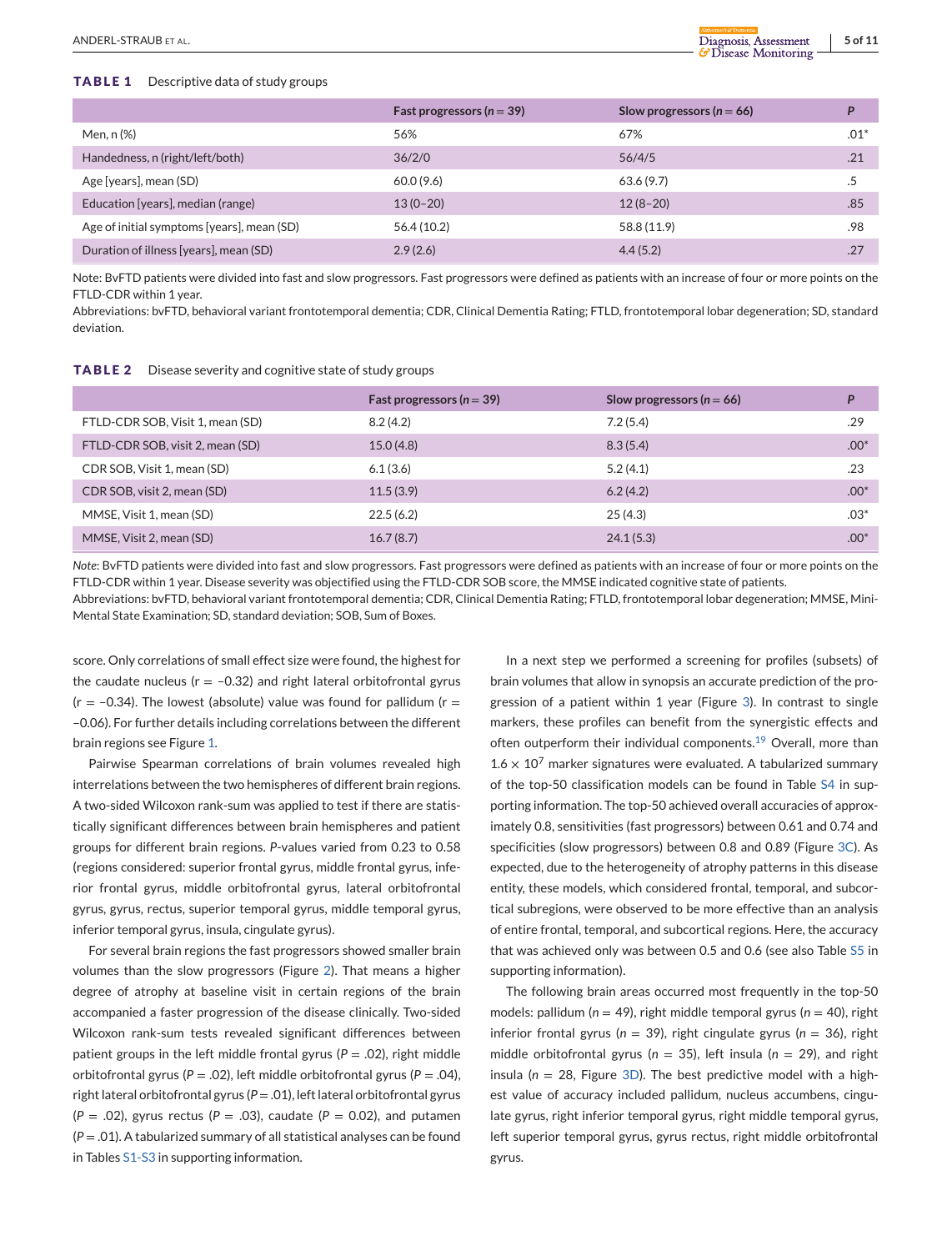#### <span id="page-5-0"></span>Superior frontal gyrus R GM 90.8 91.6 85.5 91.8 82.9 87 83.1 90 84.7 88.3 79.3 68.9 71.5 71.9 65.9 60.2 58.8 84.6 83 79.6 81.5 76.5 66.4 76.7 57.1 71.3 28.9 29.8 Superior frontal gyrus L GM 90.8 100 87.2 90.7 87.3 84.8 87.9 85.2 89.9 82.5 82.1 62.2 74.7 64 73.5 50.5 61.3 76.4 85.4 76.3 82 76.1 62 78.2 56.8 69 27.9 29.3 .<br>54. s Middle frontal gyrus R GM 91.6 87.2 90 90.4 82.4 81.2 77 83 79.4 68 66.1 68.2 65.2 56.4 76.7 75.2 76.6 80.2 62 69.6 57.3 68.3 28.1 74 71 72.4 27.1 Frontal regions Frontal regionsMiddle frontal gyrus L GM 57.4 85.5 90.7 90 88.4 89.9 78.2 83.5 78.8 85.2 70.7 70 59.2 70.7 59.9 70 46.2 59.6 68 76.8 71.9 82.5 68.3 66.7 58.4 68 30.8 33.4 Inferior frontal gyrus R GM 91.8 87.3 90.4 88.4 88.5 83.6 82.4 87 86 79.8 72.4 69.7 71.1 70.6 64.3 58.8 57.1 79.7 79.6 76.4 80.8 70.1 61.2 69.8 59.1 69.9 24.5 27.7 Inferior frontal gyrus L GM  $-10$ 82.9 88 82.4 89.9 88.5 79.8 86.8 79.6 89.8 74.6 74.4 65.8 75.7 61.5 70.1 49.2 62.3 72.9 83.4 70.6 85.6 68.3 61.1 69.8 61.3 74.4 25.5 Middle orbitofrontal gyrus R GM 87 84.8 81.2 78.2 83.6 79.8 88.9 91.2 86.6 89.6 78 76 74.6 75.9 69.5 70.4 69.9 87.9 86.2 76.5 80.5 76.6 71.7 82.1 51.9 68.4 31.3 32.6 Middle orbitofrontal gyrus L GM 83.1 87.9 77 83.5 82.4 86.8 88.9 100 85.9 92.1 85 84.1 66.2 76.8 65.5 73.8 57.5 69.3 77.9 87.3 74.8 84.6 73.5 67.4 79.7 56.4 72.8 27.8 31.5 Lateral orbitofrontal gyrus R GM 90 85.2 83 78.8 87 79.6 91.2 85.9 86.6 88.2 76.7 74.4 74.7 75.4 66.2 67.2 65 85.3 82.3 76.1 77.8 75.9 69.3 78.9 59.1 69.8 34.7 35.2 Lateral orbitofrontal gyrus L GM 84.7 89.9 79.4 85.2 86 89.8 86.6 92.1 86.6 81.3 80.6 67.4 76.8 64 71.7 54.7 65.6 77.6 87 72.2 83.4 70.8 64.3 73.9 56.5 70.7 27.8 33 Gyrus rectus R GM 88.3 82.5 74 70.7 79.8 74.6 89.6 85 88.2 81.3 100 88.3 72 71.2 75.1 69.8 66.7 69.9 87.6 85.1 76.7 75.9 74.2 67.8 83.6 51.7 67.1 30.1 29.3 Gyrus rectus L GM 54.C 54. C 79.3 82.1 68 70 72.4 74.4 78 84.1 76.7 80.6 88.3 60.5 70.1 63.4 76.3 68 73.7 81.9 72.9 75.6 69.1 77.6 48.3 59.1 27.8 32 Superior temporal gyrus R GM 68.9 62.2 66.1 59.2 69.7 65.8 76 66.2 67.4 60.5 85.9 86.7 87 75.8 87 78.6 74.8 52.8 57.7 67.8 57.5 9.1 15.2 Temporal regions Temporal regions74.4 72 71 77.2 72.1 Superior temporal gyrus L GM 71.5 74.7 68.2 70.7 71.1 75.7 74.6 76.8 74.7 76.8 71.2 70.1 85.9 79.5 85.2 75.2 84 79.1 86.1 79.1 81.8 55.8 56.9 68.1 56.6 73.6 16 22.8 Middle temporal gyrus R GM 71.9 64 71 59.9 70.6 61.5 75.9 65.5 75.4 64 75.1 63.4 86.7 79.5 77.4 90.4 77.6 86.1 73.8 75.5 68.4 55.4 54 66.7 49.2 67.3 23.8 25.9 Middle temporal gyrus L GM  $\overline{41}$ 65.9 73.5 65.2 70 64.3 70.1 69.5 73.8 66.2 71.7 69.8 76.3 71 85.2 77.4 68.9 88.1 69 77.7 73.8 77.2 50.8 62.8 47 59 20.1 23.1 Inferior temporal gyrus R GM 21 60.2 50.5 56.4 46.2 58.8 49.2 70.4 57.5 67.2 54.7 66.7 54.2 87 75.2 90.4 68.9 100 79.1 81.2 68 66 59.6 45.4 54.2 60.6 43.9 59 17.8 Inferior temporal gyrus L GM 45.2 48.4 41.2  $19.79$  $21.91$ 58.8 61.3 54.5 59.6 57.1 62.3 69.9 69.3 65 65.6 69.9 68 75.8 84 77.6 88.1 79.1 73.5 77.7 65.8 69.5 61.1 56.9 Insula R 84.6 76.4 76.7 68 79.7 72.9 87.9 77.9 85.3 77.6 87.6 73.7 87 79.1 86.1 69 81.2 73.5 100 90.2 77.3 77.1 70 70.5 80.9 58.1 73.7 21.7 23.3 Insula L 83 85.4 75.2 76.8 79.6 83.4 86.2 87.3 82.3 87 85.1 81.9 77.2 86.1 73.8 77.7 68 77.7 90.2 76.6 83.9 72.9 70.8 82.2 61.5 75.7 20.3 22.5 Cingulate gyrus R GM 79.6 76.3 76.6 71.9 76.4 70.6 76.5 74.8 76.1 72.2 76.7 72.9 78.6 79.1 75.5 73.8 66 65.8 77.3 76.6 100 65.3 57.3 73.5 57.7 69.8 17.4 21.2 Cingulate gyrus L GM 81.5 82 80.2 82.5 80.8 85.6 80.5 84.6 77.8 83.4 75.9 75.6 74.8 81.8 68.4 77.2 59.6 69.5 77.1 83.9 88 68.2 62.1 72.4 60.7 75.7 16.9 22.8 Subcortical regions Subcortical regions Caudate 76.5 76.1 68.3 70.1 68.3 76.6 73.5 75.9 70.8 74.2 69.1 52.8 55.8 55.4 50.8 45.4 45.2 70 72.9 65.3 68.2 100 83.3 88.8 57.1 70.5 36.9 33.2 72.4 Putamen 41 54.C 48.4 66.4 62 62 57.4 61.2 61.1 71.7 67.4 69.3 64.3 67.8 54.9 57.7 56.9 54 70.5 70.8 57.3 62.1 83.3 79.4 52.8 67.9 36.9 34.5 Accumbens 76.7 78.2 69.6 66.7 69.8 69.8 82.1 79.7 78.9 73.9 83.6 77.6 67.8 68.1 66.7 62.8 60.6 61.1 80.9 82.2 73.5 72.4 88.8 79.4 100 60.5 71.2 26.2 23.1 Pallidum 51.9 47 43.9 41<sup>.</sup> 57.1 56.8 57.3 58.4 59.1 61.3 56.4 59.1 56.5 51.7 48.3 57.5 56.6 49.2 58.1 61.5 57.7 60.7 57.1 52.8 60.5 100 79.5 1.7 9.6 Thalamus 71.3 69 68.3 68 69.9 74.4 68.4 72.8 69.8 70.7 67.1 59.1 72.1 73.6 67.3 59 59 56.9 73.7 75.7 69.8 75.7 70.5 67.9 71.2 79.5 100 11.6 21.9 27.9  $24.5$ 19.4  $31.3$  $a<sup>1</sup>$  $-16$ <sub>17</sub>  $-17.$  $\overline{1}$  $\overline{2}$ 34.7  $30.$ 27  $23.8$  $\sim$ 19  $\Delta$  - FTLD - CDR 28.9 28.1 27.8 27.8 21.7 20.3 16.9 36.9 36.9 26.2 1.7 83.9 15.2 Slow progressors vs fast progressors 29.3 29.3 29.8 27.1 33.4 27.7 25.5 32.6 31.5 35.2 33 32 22.8 25.9 23.1 21 21.9 23.3 22.5 21.2 22.8 33.2 34.5 23.1 9.6 21.9 83.9 100 Insula L L GM R GM L GM Insula R Cingulate gyrus R GM Pallidum R GM Superior frontal gyrus L GM gyrus R GM Middle frontal gyrus L GM gyrus R GM frontal gyrus L GM gyrus R GM **GM** Gyrus rectus R GM temporal gyrus R GM temporal gyrus L GM temporal gyrus R GM temporal gyrus L GM gyrus R GM temporal gyrus L GM Cingulate gyrus L GM Caudate Putamen Accumbens Thalamus FTLD-CDR essors vs fast progressors Superior frontal gyrus R GM Superior frontal gyrus L GM Middle frontal gyrus R GM Middle frontal gyrus L GM Inferior frontal gyrus R GM Inferior frontal gyrus L GM Middle orbitofrontal gyrus R GM Middle orbitofrontal gyrus L GM Lateral orbitofrontal gyrus R GM Lateral orbitofrontal gyrus L GM Gyrus rectus R GM Gyrus rectus L GM Superior temporal gyrus R GM Superior temporal gyrus L GM Middle temporal gyrus R GM Middle temporal gyrus L GM Inferior temporal gyrus R GM Inferior temporal gyrus L GM Cingulate gyrus R GM Cingulate gyrus L GM Accumbens Thalamus - FTLD - CDR Diff. score Slow progressors vs fast progressors gyrus F gyrus F rectus I Middle orbitofrontal gyrus orbitofrontal gyrus frontal frontal Gyrus r Superior frontal Viiddle orbitofrontal ateral orbitofrontal temporal ΔMiddle f nferior nterior Superior Superior Middle Middle nferior nferior Lateral progre  $rac{8}{20}$ Frontal regions Temporal regions Subcortical regions

### **Spearman correlation**

**FIGURE 1** Spearman correlation of brain volumes. The figure provides a heatmap of the pairwise Spearman correlations of the brain volumes (range: [0.41, 0.92]). Additionally, the correlations of the brain values to the Δ-FTLD-CDR (range: [–0.35, –0.01]) and the diagnostic groups (range: [-0.37, -0.02]) are shown. The correlations are given numerically (x10<sup>2</sup>) and indicated by the color scheme (green: positive correlation, red: negative correlation). CDR, Clinical Dementia Rating; FTLD, frontotemporal lobar degeneration

# **4 DISCUSSION**

Assessing the individual prognosis of a patient with bvFTD is one of the most difficult tasks in this disease entity. We used the FTLD-CDR, which has been developed as a functional assessment instrument and a global rating of disease severity, $7$  to objectify disease progression rates within 1 year. We defined two patient groups according to their disease progression rate and examined whether it is possible to predict the amount of a person's clinical decline within 1 year by combining differentiated brain volumes at baseline through statistical classification models. As there are pronounced individual differences in atrophy patterns within frontal, temporal, and subcortical brain areas in bvFTD, we asked if there are combinations of clearly defined subregions that may predict whether and how fast dementia severity will increase within 1 year.

We used supervised machine learning techniques to perform an exhaustive screening for potential marker profiles and revealed different brain areas that may have a significant role in predicting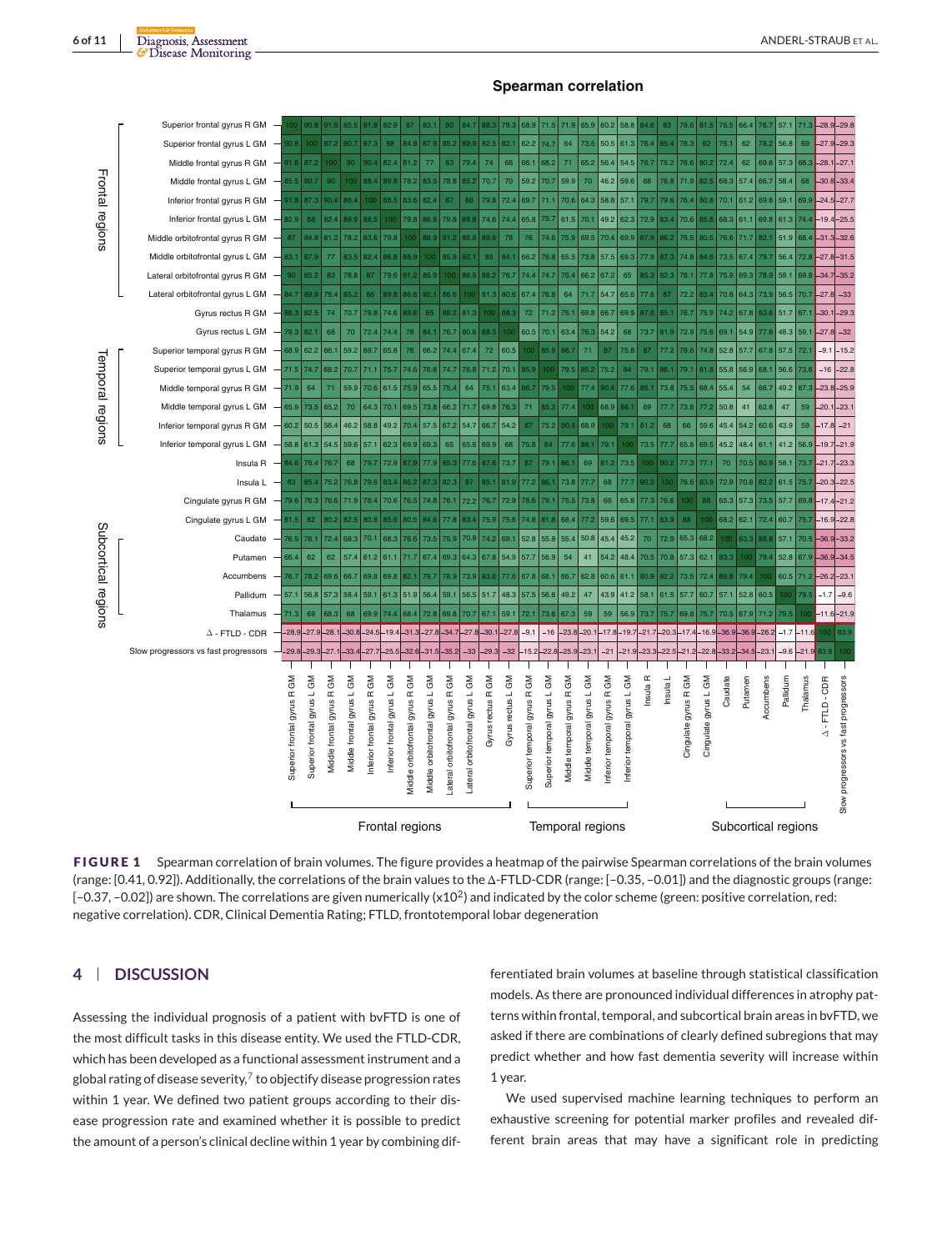<span id="page-6-0"></span>

**FIGURE 2** Brain volumes. The figure provides an overview on the declines of brain volumes (ml) of the analyzed gyri for the patient groups slow progressors (blue, Δ-FTLD-CDR < 4) and fast progressors (red, Δ-FTLD-CDR ≥ 4). Each panel shows a specific gyrus or a pair of gyri. For paired gyri a line indicates the correspondence of the left and right hemisphere. The brain volumes were screened for statistically significant median differences between the group of fast progressors and slow progressors by applying two-sided Wilcoxon rank-sum. Significant results were indicated by an asterix ( $P = 0.05$ , Bonferroni correction  $n = 27$ ). CDR, Clinical Dementia Rating; FTLD, frontotemporal lobar degeneration

disease progression: pallidum, middle temporal gyrus, inferior frontal gyrus, cingulate gyrus, middle orbitofrontal gyrus, and insula. These areas have been identified by comprehensive quantitative metaanalytical techniques as hotspots of the disease $20$  and have already been described as playing a crucial role in this disease entity: The inferior frontal gyrus and orbitofrontal gyrus play a major role in social and emotional behavior. $21,22$  The pallidum is a subcortical structure of the brain, a component of the basal ganglia that appears to fulfill interesting tasks in reward and motivation.[23](#page-9-0) Miller et al. found that the pallidum is important for reward-seeking behavior and that this is a major component of bvFTD regarding overeating and craving sweet food, $25$ hypersexuality<sup>[26](#page-9-0)</sup> or drug abuse.<sup>[27](#page-9-0)</sup> The insula strongly correlates with a range of functions, particularly empathy, $28$  and contains a high portion of so-called von Economo neurons, $29$  which play a major role in social cognition.<sup>[30](#page-9-0)</sup> The insula seems to be affected in very early stages of bvFTD. $31$  Josephs et al. $32$  investigated distinct anatomic variants of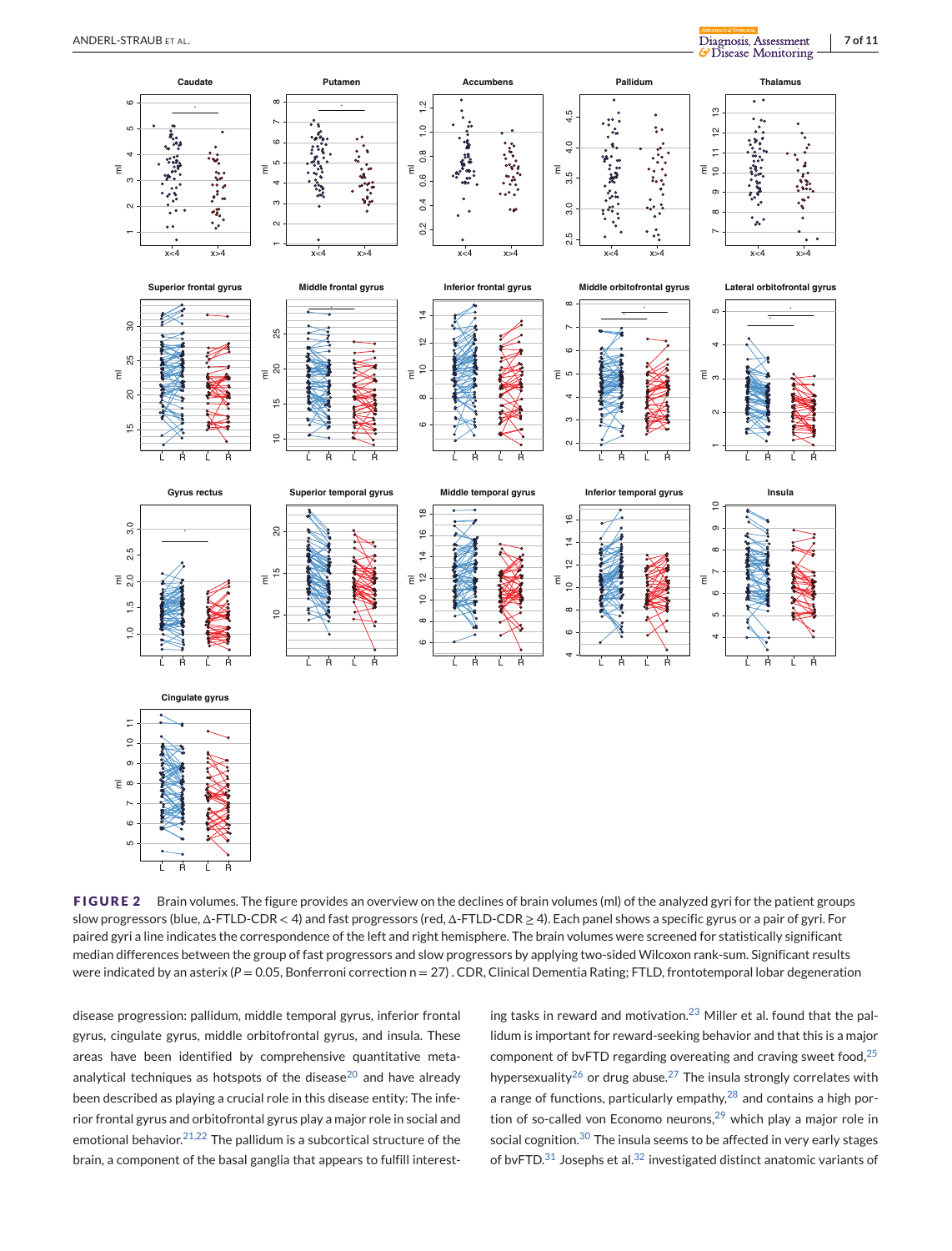<span id="page-7-0"></span>

**FIGURE 3** Results of multivariate screening. The figure provides an overview on the results of the screening experiments with multivariate profiles (subsets) of brain volumes. All combinations from one up to 10 gyri ( $> 1.6 \times 10^7$  experiments) were evaluated in LOOCV experiments and ranked according to the accuracy achieved by 1-NN classifiers. The top 50 marker combinations according to accuracy are shown. A, Overview on the Δ-FTLD-CDR scores of the individual patients. The scores are sorted and a green line indicates the border between the groups of fast progressors (red) and slow progressors (gray). The columns of (B-D) are sorted according to the accuracy of the top 50 marker combinations. The leftmost columns provide the results for the marker combination with the highest accuracy. B, Predictions for the individual patients. The patients (rows) are sorted according to their Δ-FTLD-CDR scores (A). The overall accuracies as well as the sensitivities (fast progressors) and specificities (slow progressors) are given in (C). The corresponding brain volume combinations (black) are given in the columns of (D). 1-NN, nearest neighbor; CDR, Clinical Dementia Rating; FTLD, frontotemporal lobar degeneration; LOOCV, leave-one-out cross-validation

FTD and found that personality change and inappropriate behaviors have been the most frequent features of a cohort with right temporal lobe atrophy.

In our sample, genetic status did not seem to have an impact and only 14 out of our 105 patients were identified as having bvFTD with definite FTLD pathology due to presence of a known pathogenic mutation. But information about genetic status in our sample was incomplete: genetic testing was performed depending on the consent of the participants only in 78 cases; 27 patients chose to withhold from genetic testing. It might be interesting to validate our results using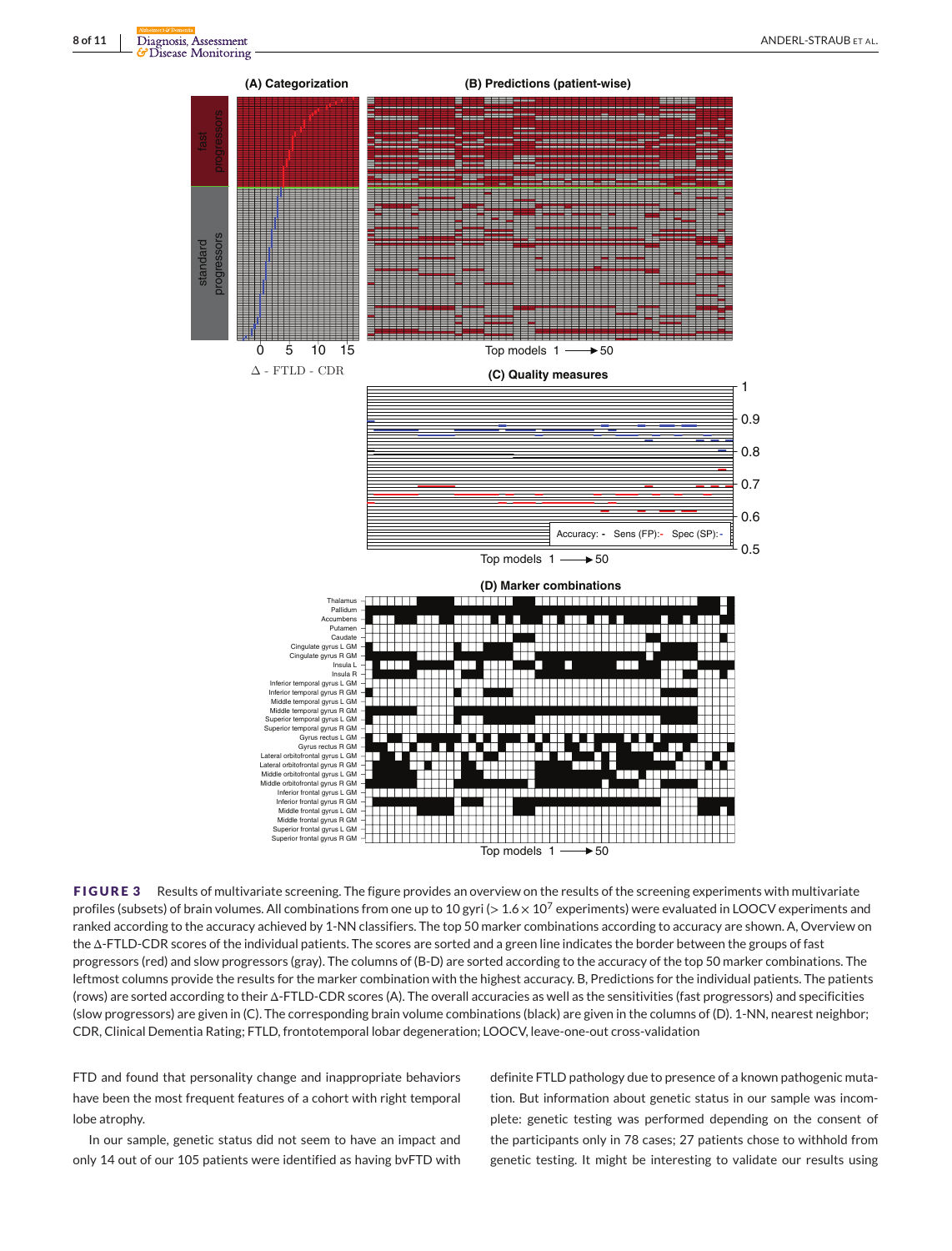a bigger and fully investigated genetic cohort following the example of the international GENFI (Genetic Frontotemporal Initiative) study,  $33$  as we know that in genetic FTD certain phenotypic signatures of the genes can be identified. $34$  Furthermore, it has recently been shown that asymptomatic C9orf72 (chromosome 9 open reading frame 72) mutation carriers already have faster cortical thinning and surface loss throughout adulthood in brain regions that show atrophy in  $FTD<sup>35</sup>$  $FTD<sup>35</sup>$  $FTD<sup>35</sup>$ 

The reality of clinical trials as multicentric studies makes it necessary to handle imaging data of different MRI scanners. Although we have used a harmonized, standard MRI protocol, in a next step it would be helpful and important to have a closer look at potential effects of different scanners. In the present study, we also have not taken account of sex differences in our groups. Before this supervised machine learning technique can be applied in clinical trials, this must be addressed in an increased cohort size, especially to validate our results and to proof generalization. This method then could be a powerful tool in clinical trials as these MRI stratification clusters enable us to classify participating patients prior to treatment and could be used to capture disease progression rates under treatment by comparing the predicted to the actual disease trajectories.

Although multivariate classification models at first might be unprofitable for clinical routine, we believe that this method enables a gain in information that could also help caregivers deal with this disease. It has been shown that caregiver stress and burden impede nursing care of FTD patients significantly as many patients don't live in care facil-ities. A study by Diehl-Schmid et al.<sup>[36](#page-9-0)</sup> demonstrated that information by trained staff is one of the most important and helpful interventions for caregivers to cope with this disease. Information about disease progression rates could help families be better prepared for future challenges.

Besides the limited number of patients, a further limitation of our study might be the definition of patient groups in fast and slow progressors using a Δ-FTLD-CDR value that was rather data driven. Up to now there is no clinical consensus that this upper third is the definition of fast progressors although this seems to be clinical reasonable.

In summary, this study provides a potential approach to predict individual disease progression rates in bvFTD by combining brain volumes through advanced statistical classification models. As MR investigations are part of standard diagnostic procedures, this might be a feasible and relevant tool for clinicians who are confronted with questions of disease progression in a regular manner.

#### **ACKNOWLEDGMENTS**

The study was supported by grants from the German Federal Ministry of Education and Research (project: FTLDc 01GI1007A), the EU Joint Program—Neurodegenerative Disease Research (JPND) network, Genfi-Prox (01ED1512 to M.O. and 01ED2008B to M.S.), the Thierry Latran Foundation and German Research Foundation/DFG (SFB1279; SCHR 774/5-1), Boehringer Ingelheim Ulm University BioCenter (D.5009). Jens Wiltfang is supported by an Illídio Pinho professorship in iBiMED (UIDB/04501/2020) at the University of Aveiro, Portugal. The authors kindly thank all participants and their relatives for their participation in our study.

# **HUMAN ETHICS APPROVAL DECLARATION**

The study was approved by the local Ethics Committees (proposal number at the central study center at University of Ulm, 39/11, March 8, 2011). On-site monitoring was conducted regularly for all patient data. Every participant or his/her legal representative signed written informed consent

# **DATA AVAILABILITY STATEMENT**

The data that support the findings of this study are available from the corresponding author upon reasonable request.

# **AUTHOR CONTRIBUTIONS**

Data acquisition: Sarah Anderl-Straub, Jolina Lombardi, Elisa Semler, Ingo Uttner, Janine Diehl-Schmid, Matthis Synofzik, Adrian Danek, Klaus Fassbender, Klaus Fliessbach, Holger Jahn, Johannes Kornhuber, Martin Lauer, Johannes Prudlo, Anja Schneider, Jens Wiltfang, Matthias L. Schroeter, Hellmuth Obrig, Markus Otto. Study concept and design: Sarah Anderl-Straub, Ingo Uttner, Jan Kassubek, Janine Diehl-Schmid, Adrian Danek, Klaus Fassbender, Klaus Fliessbach, Holger Jahn, Johannes Kornhuber, Bernhard Landwehrmeyer, Martin Lauer, Johannes Prudlo, Anja Schneider, Jens Wiltfang, Albert Ludolph, Hans Kestler, Markus Otto. Analysis and interpretation of data: Sarah Anderl-Straub, Ludwig Lausser, Jolina Lombardi. Elisa Semler, Jan Kassubek, Matthis Synofzik, Hans-Jürgen Huppertz, Alexander Volk, Matthias L. Schroeter, Helmuth Obrig, Hans A. Kestler, Markus Otto. *Drafting the manuscript*: Sarah Anderl-Straub, Ludwig Lausser, Markus Otto. Critical revision of the manuscript for important intellectual content: Jolina Lombardi, Elisa Semler, Ingo Uttner, Janine Diehl-Schmid, Matthis Synofzik, Klaus Fliessbach, Hans-Jürgen Huppertz, Alexander Volk, Matthias L. Schroeter, Markus Otto

# **CONFLICTS OF INTEREST**

The authors declare no conflicts of interest.

### **ORCID**

*Sarah Anderl-Straub* <https://orcid.org/0000-0002-4850-3091> Hans-Jürgen Huppertz<sup>1</sup> <https://orcid.org/0000-0003-3856-9094> *Anja Schneider* <https://orcid.org/0000-0001-9540-8700> *Elisa Semle[r](https://orcid.org/0000-0003-1728-3898)* <https://orcid.org/0000-0003-1728-3898> *Matthis Synofzik* <https://orcid.org/0000-0002-2280-7273> *Jan Kassubek* <https://orcid.org/0000-0002-7106-9270> *JensWiltfang* <https://orcid.org/0000-0003-1492-5330> *Janine Diehl-Schmid* <https://orcid.org/0000-0002-7745-1382> *Matthias L. Sch[r](https://orcid.org/0000-0001-7977-1083)oeter* **D** <https://orcid.org/0000-0001-7977-1083> *Markus Otto* <https://orcid.org/0000-0003-4273-4267>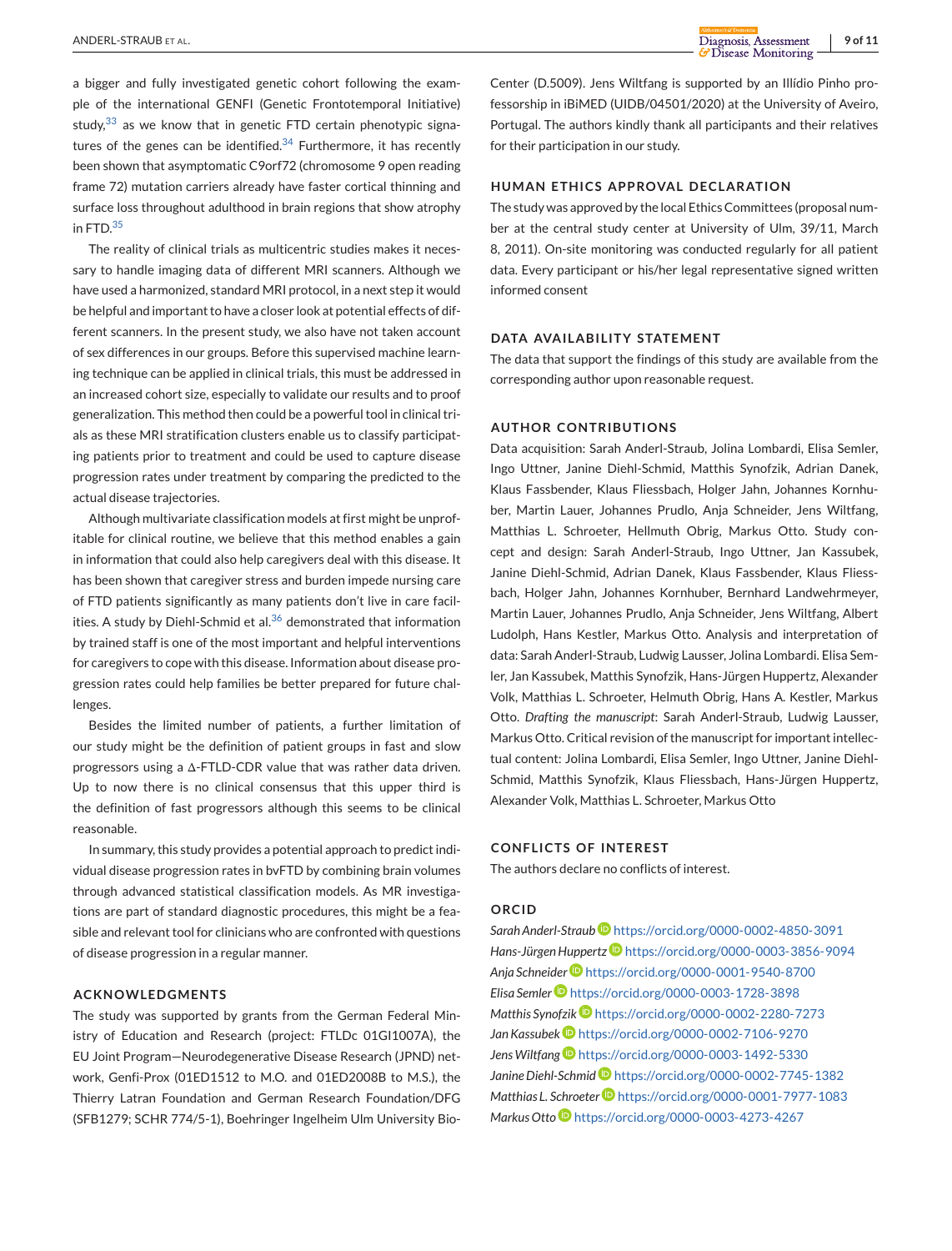#### <span id="page-9-0"></span>**REFERENCES**

- 1. Rascovsky K, Hodges JR, Knopman D, et al. Sensitivity of revised diagnostic criteria for the behavioural variant of frontotemporal dementia. *Brain*. 2011; 134(9): 2456-2477. [http://doi.org/10.1093/brain/](http://doi.org/10.1093/brain/awr179) [awr179](http://doi.org/10.1093/brain/awr179)
- 2. Devenney E, Bartley L, Hoon C, et al. Progression in behavioral variant frontotemporal dementia: a longitudinal study. *JAMA Neurol*. 2015; 72(12): 1501-1509.
- 3. Zhutovsky P, Vijverberg EGB, Bruin WB, et al. Individual prediction of behavioral variant frontotemporal dementia development using multivariate pattern analysis of magnetic resonance imaging data. *J Alzheimers Dis*. 2019; 68(3): 1229-1241.
- 4. Staffaroni AM, Ljubenkov PA, Kornak J, et al. Longitudinal multimodal imaging and clinical endpoints for frontotemporal dementia clinical trials. *Brain*. 2019; 142(2): 443-459.
- 5. Ranasinghe KG, Rankin KP, Pressman PS, et al. Distinct Subtypes of Behavioral Variant Frontotemporal Dementia Based on Patterns of Network Degeneration. *JAMA Neurology*. 2016; 73(9): 1078. [http://doi.](http://doi.org/10.1001/jamaneurol.2016.2016) [org/10.1001/jamaneurol.2016.2016](http://doi.org/10.1001/jamaneurol.2016.2016)
- 6. Otto M, Ludolph AC, Landwehrmeyer B, et al. Konsortium zur Erforschung der frontotemporalen Lobärdegeneration. *Der Nervenarzt*. 2011; 82(8): 1002-1005. [http://doi.org/10.1007/s00115-011-](http://doi.org/10.1007/s00115-011-3261-3) [3261-3](http://doi.org/10.1007/s00115-011-3261-3)
- 7. Knopman DS, Kramer JH, Boeve BF, et al. Development of methodology for conducting clinical trials in frontotemporal lobar degeneration. *Brain*. 2008; 131(11): 2957-2968.
- 8. Jack CR, Bernstein MA, Borowski BJ, et al. Update on the MRI core of the Alzheimert's disease neuroimaging initiative. *Alzheimers Dement*. 2010; 6(3): 212-220.
- 9. Frings L, Mader I, Landwehrmeyer BG, Weiller C, Hüll M, Huppertz HJ. Quantifying change in individual subjects affected by frontotemporal lobar degeneration using automated longitudinal MRI volumetry. *Hum Brain Mapp*. 2012; 33(7): 1526-1535.
- 10. Steinacker P, Anderl-Straub S, Diehl-Schmid J, et al. Serum neurofilament light chain in behavioral variant frontotemporal dementia. *Neurology*. 2018; 91(15): E1390-E1401.
- 11. Schönecker S, Hell F, Bötzel K, et al. The applause sign in frontotemporal lobar degeneration and related conditions. *J Neurol*. 2019; 266(2): 330-338.
- 12. Huppertz HJ, Möller L, Südmeyer M, et al. Differentiation of neurodegenerative parkinsonian syndromes by volumetric magnetic resonance imaging analysis and support vector machine classification. *Mov Disord*. 2016; 31(10): 1506-1517.
- 13. Huppertz HJ, Kröll-Seger J, Klöppel S, Ganz RE, Kassubek J. Intra- and interscanner variability of automated voxel-based volumetry based on a 3D probabilistic atlas of human cerebral structures. *Neuroimage*. 2010; 49(3): 2216-2224.
- 14. Shattuck DW, Mirza M, Adisetiyo V, et al. Construction of a 3D probabilistic atlas of human cortical structures. *Neuroimage*. 2008; 39(3): 1064-1080.
- 15. Desikan RS, Ségonne F, Fischl B, et al. An automated labeling system for subdividing the human cerebral cortex on MRI scans into gyral based regions of interest. *Neuroimage*. 2006; 31(3): 968-980.
- 16. Japkowicz N, Shah M. *Evaluating Learning Algorithms*. Cambridge University Press; 2011.
- 17. Fix E, Hodges JL. Discriminatory Analysis, Nonparametric discrimination: consistency properties. *International Statistical Review*. 1989(May).57 (3):238-247.
- 18. Müssel C, Lausser L, Maucher M, Kestler HA. Multi-objective parameter selection for classifiers. *J Stat Softw*. 2012; 46(5).
- 19. Cover TM. The best two independent measurements are not the two best. *IEEE Trans Syst Man Cybern*. 1974; SMC-4(1): 116-117.
- 20. Schroeter ML, Laird AR, Chwiesko C, et al. Conceptualizing neuropsychiatric diseases with multimodal data-driven meta-analyses - The case of behavioral variant frontotemporal dementia. *Cortex*. 2014; 57: 22-37.
- 21. Jastorff J, De Winter FL, Van den Stock J, Vandenberghe R, Giese MA, Vandenbulcke M. Functional dissociation between anterior temporal lobe and inferior frontal gyrus in the processing of dynamic body expressions: insights from behavioral variant frontotemporal dementia. *Hum Brain Mapp*. 2016; 37(12): 4472-4486.
- 22. Viskontas IV, Possin KL, Miller BL. Symptoms of frontotemporal dementia provide insights into orbitofrontal cortex function and social behavior. *Ann N Y Acad Sci*. 2007; 1121: 528-545.
- 23. Smith KS, Tindell AJ, Aldridge JW, Berridge KC. Ventral pallidum roles in reward and motivation. *Behav Brain Res*. 2009; 196(2): 155-167.
- 24. Perry DC, Sturm VE, Seeley WW, Miller BL, Kramer JH, Rosen HJ. Anatomical correlates of reward-seeking behaviours in behavioural variant frontotemporal dementia. *Brain*. 2014; 137(6): 1621-1626. <http://doi.org/10.1093/brain/awu075>
- 25. Miller BL, Darby AL, Swartz JR, Yener GG, Mena I. Dietary changes, compulsions and sexual behavior in frontotemporal degeneration. *Dement Geriatr Cogn Disord*. 1995; 6(4): 195-199.
- 26. Mendez MF, Shapira JS. Hypersexual behavior in frontotemporal dementia: a comparison with early-onset Alzheimer's disease. *Arch Sex Behav*. 2013; 42(3): 501-509.
- 27. Cruz M, Marinho V, Fontenelle LF, Engelhardt E, Laks J. Topiramate may modulate alcohol abuse but not other compulsive behaviors in frontotemporal dementia. *Cogn Behav Neurol*. 2008; 21(2): 104-106.
- 28. Lamm C, Singer T. The role of anterior insular cortex in social emotions. *Brain Struct Funct*. 2010; 214(5-6): 579-591.
- 29. Allman JM, Tetreault NA, Hakeem AY, et al. The von Economo neurons in the frontoinsular and anterior cingulate cortex. *Annals of the New York Academy of Sciences*. 2011; 1225(1): 59-71. [http://doi.org/10.](http://doi.org/10.1111/j.1749-6632.2011.06011.x) [1111/j.1749-6632.2011.06011.x](http://doi.org/10.1111/j.1749-6632.2011.06011.x)
- 30. Strikwerda-Brown C, Ramanan S, Irish M. Neurocognitive mechanisms of theory of mind impairment in neurodegeneration: a transdiagnostic approach. *Neuropsychiatr Dis Treat*. 2019; 15: 557-573.
- 31. Seeley WW, Crawford R, Rascovsky K, et al. Frontal paralimbic network atrophy in very mild behavioral variant frontotemporal dementia. *Arch Neurol*. 2008; 65(2): 249-255.
- 32. Josephs KA, Whitwell JL, Knopman DS, et al. Two distinct subtypes of right temporal variant frontotemporal dementia. *Neurology*. 2009; 73(18): 1443-1450.
- 33. Rohrer JD, Nicholas JM, Cash DM, et al. Presymptomatic cognitive and neuroanatomical changes in genetic frontotemporal dementia in the Genetic Frontotemporal dementia Initiative (GENFI) study: a crosssectional analysis. *The Lancet Neurology*. 2015; 14(3): 253-262. [http:](http://doi.org/10.1016/s1474-4422(14)70324-2) [//doi.org/10.1016/s1474-4422\(14\)70324-2](http://doi.org/10.1016/s1474-4422(14)70324-2)
- 34. Rohrer JD, Warren JD. Phenotypic signatures of genetic frontotemporal dementia. *Curr Opin Neurol*. 2011; 24(6): 542-549.
- 35. Le Blanc G, Jetté Pomerleau V, McCarthy J, et al. Faster cortical thinning and surface area loss in presymptomatic and symptomatic C9orf72 repeat expansion adult carriers. *Ann Neurol*. 2020; 88(1): 113- 122.
- 36. Diehl-Schmid J, Schmidt EM, Nunnemann S, et al. Caregiver burden and needs in frontotemporal dementia. *J Geriatr Psychiatry Neurol*. 2013; 26(4): 221-229.

#### **SUPPORTING INFORMATION**

Additional supporting information may be found in the online version of the article at the publisher's website.

**How to cite this article:** Anderl-Straub S, Lausser L, Lombardi J, et al., Predicting disease progression in behavioral variant frontotemporal dementia. *Alzheimer's Dement*.

2021;13:e12262. <https://doi.org/10.1002/dad2.12262>